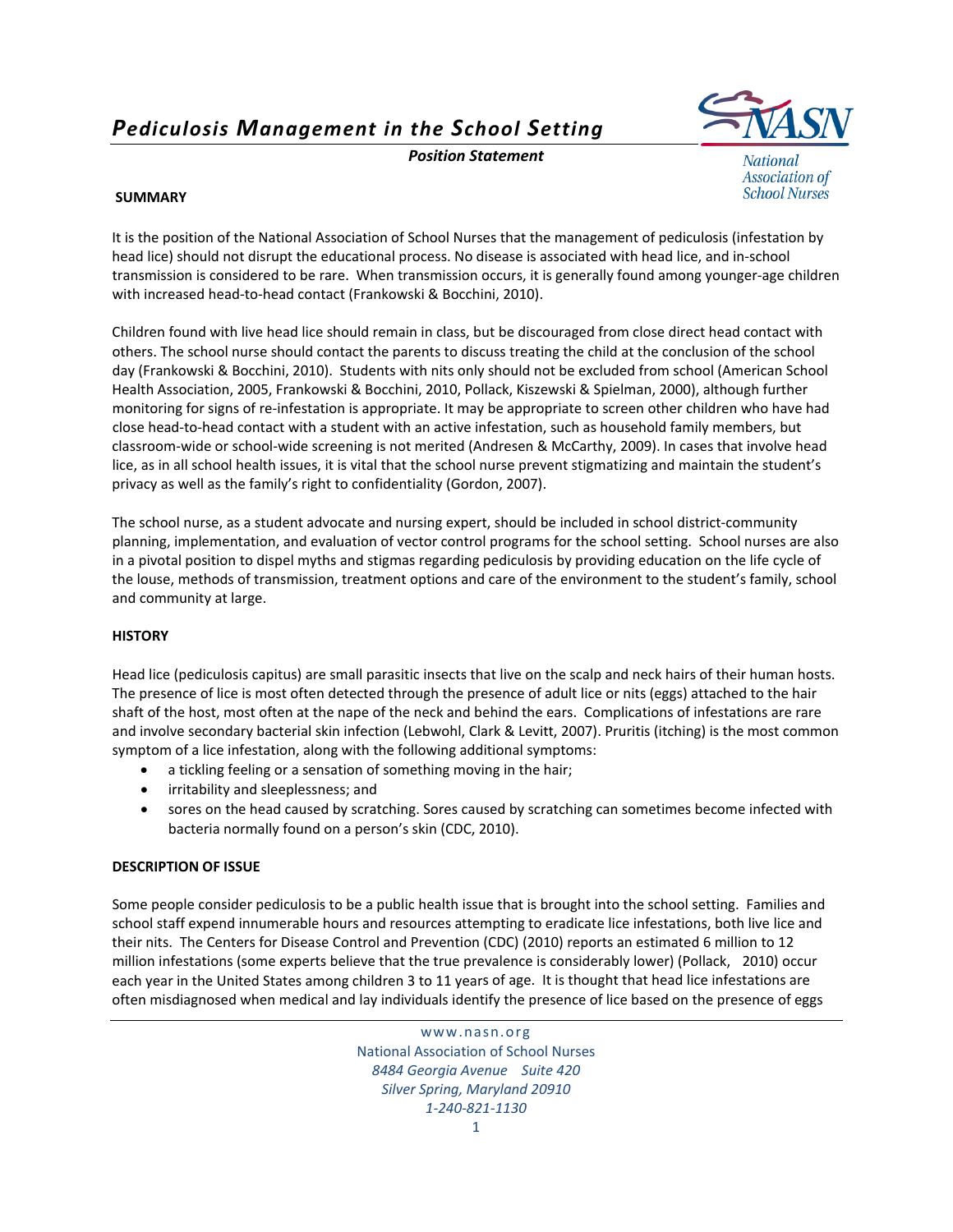(Pollack, Kiszewski & Spielman, 2000). In addition, millions of dollars are spent annually on pediculicides, lice combs, physician visits, and parental time away from work. In an effort to find an easy, effective, and safe treatment, a variety of alternative therapies (e.g., occlusive agents such as oil‐based and grease‐based products, electric combs, herbal shampoos and enzyme solutions,) have been attempted by parents. There is little scientific evidence regarding the effectiveness of these alternative treatments, and all have an associated cost (Frankowski & Bocchini, 2010). Treatment recommendations for pediculosis should be based on evidence based literature from public health, medical and nursing content experts rather than anecdotal reports or commercial advertisements.

Parents, school staff, and the community often become unduly anxious when a case of head lice occurs within a classroom, and this anxiety is multiplied if more than one case is identified. A negative social stigma frequently accompanies the identification of pediculosis as well as the frustration involved with the cost, time and effort needed for treatment and environmental control (Gordon, 2007). It is important, as a part of a comprehensive educational program, that the school nurse emphasizes that head lice are not associated with poor hygiene (Lebwohl, Clark & Levitt, 2007).

In 2007, international guidelines established for effective control of head lice infestations reinforced that policies that required a student to be free of nits to attend school, known as "no nit" policies, were based on misinformation rather than objective science and were therefore unjust and should be discontinued (Mumcuoglu et. al., 2007). The CDC (2010) cites the following reasons to discontinue "no nit" policies in school:

- Many nits are more than *X* inch from the scalp. Such nits are usually not viable and unlikely to hatch to become crawling lice, or may in fact be empty shells, also known as casings.
- Nits are cemented to hair shafts and unlikely to be transferred successfully to other people.
- The burden of unnecessary absenteeism to the students, families and communities far outweighs the risks associated with head lice.
- Misdiagnosis of nits is very common during nit checks conducted by nonmedical personnel.

### **RATIONALE**

The school nurse is the key health professional to provide education and anticipatory guidance to the school community regarding best practice guidance in the management of pediculosis. The school nurse's goals are to facilitate an accurate assessment of the problem, contain infestation, provide appropriate health information for treatment and prevention, prevent overexposure to potentially hazardous chemicals, and minimize school absence.

There is discussion in the scientific community on the best way to control head lice infestation in school children. No pediculicide is 100% ovicidal, and resistance has been reported with lindane, pyrethrins, and permethrin (Frankowski & Bocchini, 2010). New categories of pediculicides have recently been developed, including benzyl alcohol (CDC, 2010).

Head lice screening programs have not had a significant effect on the incidence of head lice in the school setting over time and have not proven to be cost effective (Frankowski & Bocchini, 2010). Research data does not support immediate exclusion upon the identification of the presence of live lice or nits as an effective means of controlling pediculosis transmission. By the time a child with an active head lice infestation has been identified, he or she may have had the infestation for one month or more and, therefore, poses little additional risk of transmission to others (Frankowski & Boochini, 2010). The school nurse is in a position to take the lead in eliminating school

> www.nasn.org National Association of School Nurses *8484 Georgia Avenue Suite 420 Silver Spring, Maryland 20910 1‐240‐821‐1130*